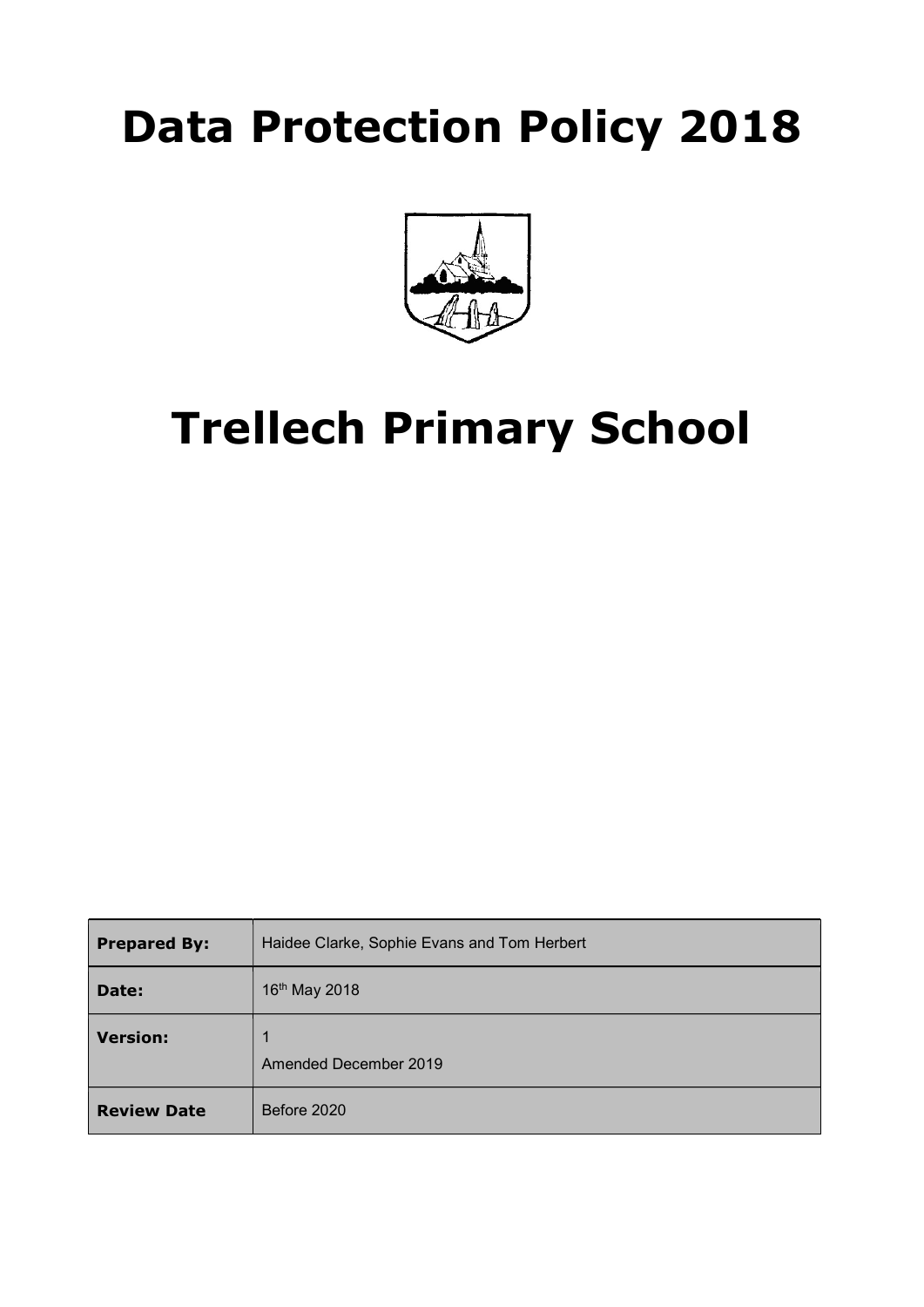## Contents

| 9. Subject Access Requests (and other rights of individuals) 7 |
|----------------------------------------------------------------|
| 10. Parental Requests to See Educational Record 9              |
|                                                                |
|                                                                |
|                                                                |
| 14. Data Protection by Design and Default10                    |
| 15. Data Security and Storage of Records11                     |
|                                                                |
|                                                                |
|                                                                |
|                                                                |
|                                                                |
|                                                                |
| Appendix 1: Personal Data Breach Procedure                     |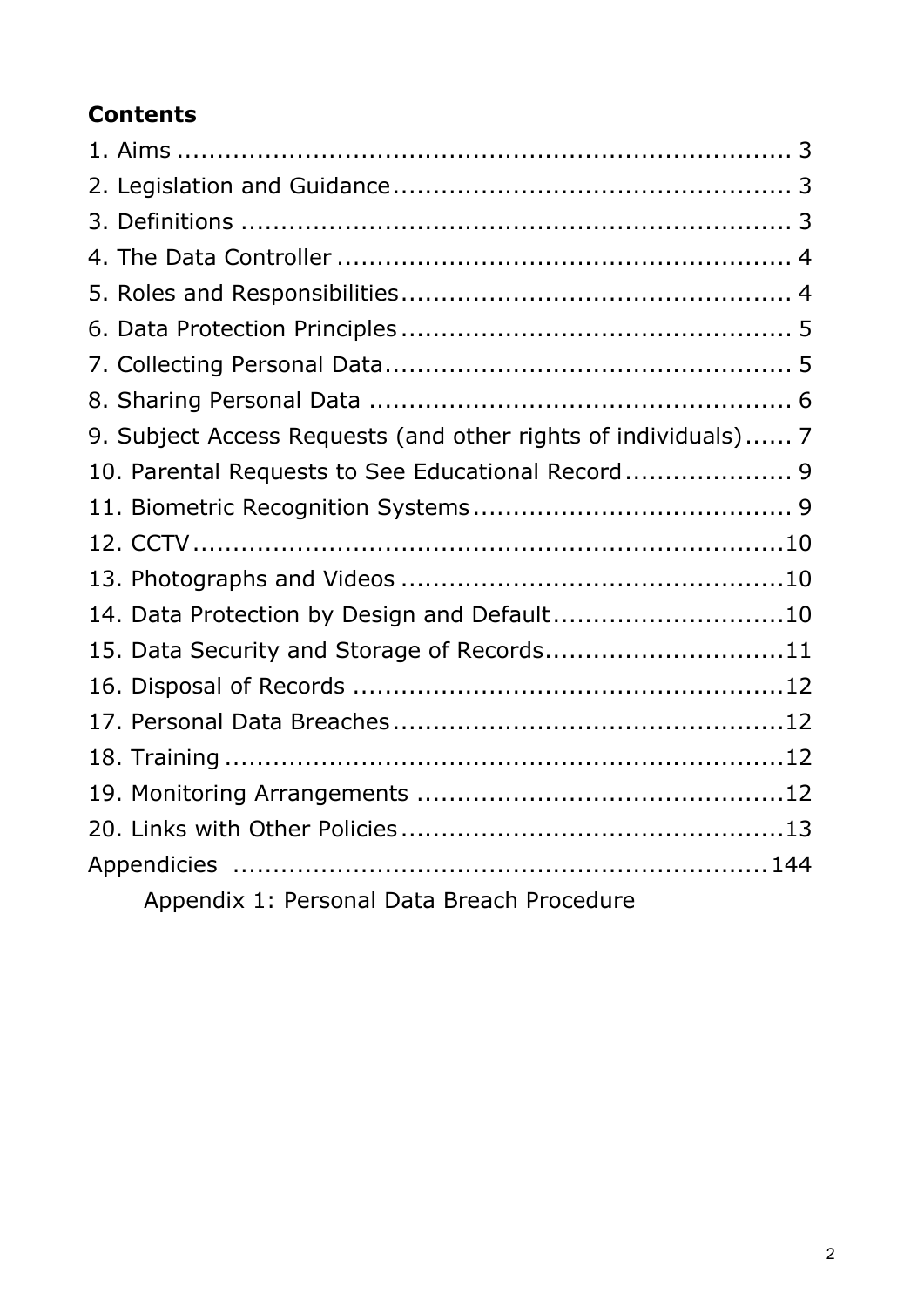## 1. Aims

Our school aims to ensure that all personal data collected about staff, pupils, parents/legal guardians, governors, visitors and other individuals is collected, stored and processed in accordance with the General Data Protection Regulation (GDPR) and the expected provisions of the Data Protection Act 2018 (DPA 2018) as set out in the **Data Protection Bill.** This policy applies to all personal data, regardless of whether it is in paper or electronic format.

#### 2. Legislation and Guidance

This policy meets the requirements of the GDPR and the expected provisions of the DPA 2018. It is based on guidance published by the Information Commissioner's Office (ICO) on the GDPR and the ICO's code of practice for subject access requests.

Whilst our school does not currently use biometric data, this policy meets the requirements of the Protection of Freedoms Act 2012 should we decide to in the future.

Our school does not use CCTV cameras however this policy does reflect the ICO's code of practice for the use of surveillance cameras and personal information, should we decide to install equipment on site.

In addition, this policy complies with regulation 5 of the Education (Student Information) (Wales) Regulations 2017, which gives parents/legal guardians the right of access to their child's educational record.

#### 3. Definitions

| Term                                | <b>Definition</b>                                                                                                                                                                                                                                                                                                                                                                                                                                                                                  |
|-------------------------------------|----------------------------------------------------------------------------------------------------------------------------------------------------------------------------------------------------------------------------------------------------------------------------------------------------------------------------------------------------------------------------------------------------------------------------------------------------------------------------------------------------|
| <b>Personal data</b>                | Any information relating to an identified, or<br>identifiable, individual.<br>This may include the individual's:<br>Name (including initials)<br>Identification number<br>$\bullet$<br>• Location data<br>Online identifier, such as a username<br>It may also include factors specific to the individual's<br>physical, physiological, genetic, mental, economic,<br>cultural or social identity.                                                                                                 |
| Special categories of personal data | Personal data which is more sensitive and so needs<br>more protection, including information about an<br>individual's:<br>Racial or ethnic origin<br>Political opinions<br>$\bullet$<br>Religious or philosophical beliefs<br>$\bullet$<br>Trade union membership<br>$\bullet$<br>Genetics<br>$\bullet$<br>Biometrics (such as fingerprints, retina and<br>iris patterns), where used for identification<br>purposes<br>Health - physical or mental<br>$\bullet$<br>Sex life or sexual orientation |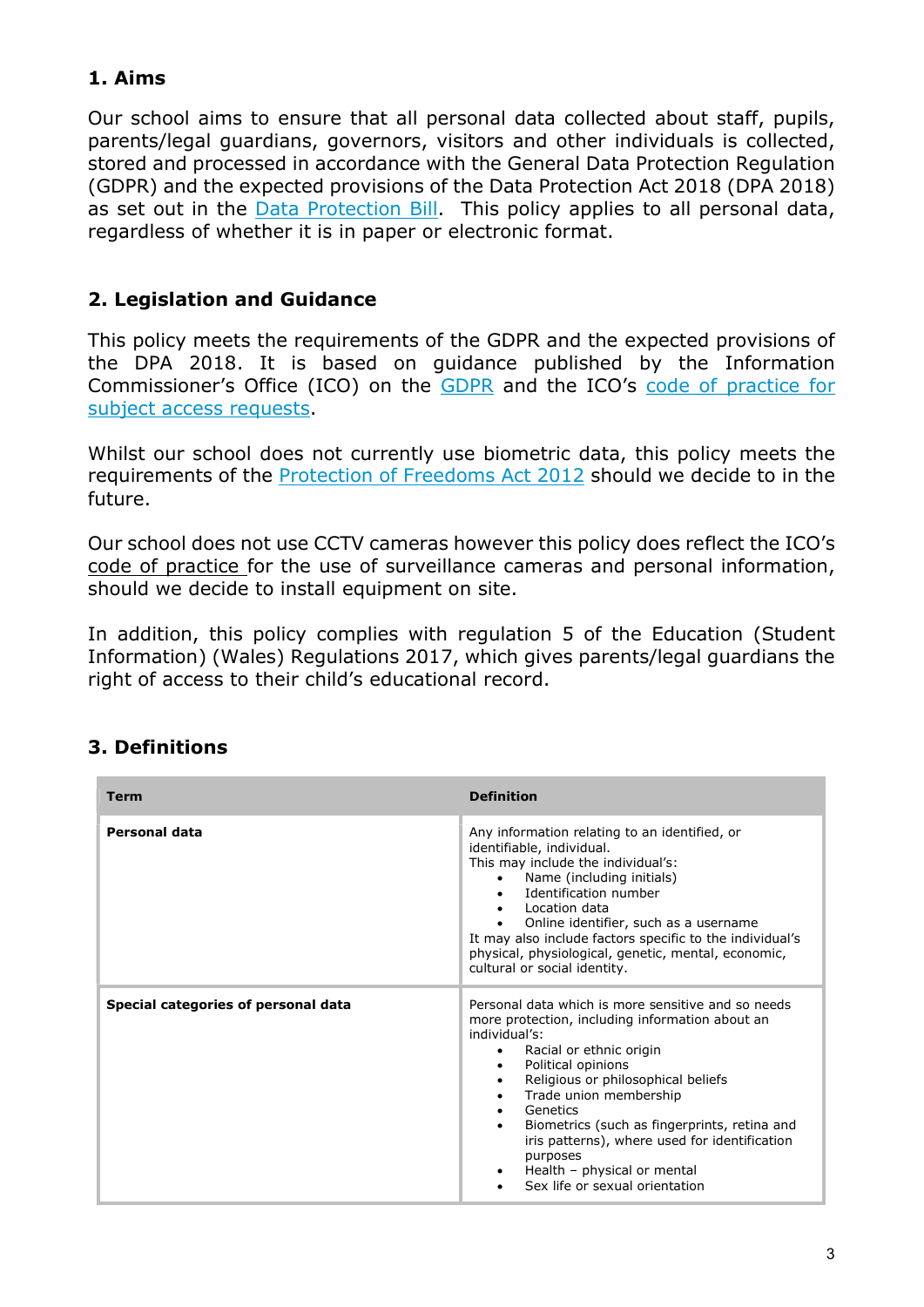| <b>Processing</b>    | Anything done to personal data, such as collecting,<br>recording, organising, structuring, storing, adapting,<br>altering, retrieving, using, disseminating, erasing or<br>destroying.<br>Processing can be automated or manual. |
|----------------------|----------------------------------------------------------------------------------------------------------------------------------------------------------------------------------------------------------------------------------|
| Data subject         | The identified or identifiable individual whose personal<br>data is held or processed.                                                                                                                                           |
| Data controller      | A person or organisation that determines the purposes<br>and the means of processing of personal data.                                                                                                                           |
| Data processor       | A person or other body, other than an employee of the<br>data controller, who processes personal data on behalf<br>of the data controller.                                                                                       |
| Personal data breach | A breach of security leading to the accidental or<br>unlawful destruction, loss, alteration, unauthorised<br>disclosure of, or access to personal data.                                                                          |

#### 4. The Data Controller

Our school processes personal data relating to parents/legal guardians, pupils, staff, governors, visitors and others, and therefore is a data controller.

The school is registered as a data controller with the ICO and will renew this registration as legally required.

#### 5. Roles and Responsibilities

This policy applies to **all staff** employed by the Governing Body, Volunteers and to external organisations or individuals working on behalf of the Governing Body. Employees who do not comply with this policy may face disciplinary action following the Governing Body procedures.

#### 5.1 Governing Body

The Governing Body has overall responsibility for ensuring that our school complies with all relevant data protection obligations.

#### 5.2 Data Protection Officer

The Data Protection Officer (DPO) is responsible for overseeing the implementation of this policy, monitoring compliance with data protection law, and developing related policies and guidelines where applicable. They will provide an annual report of their activities directly to the Governing Body and, where relevant, report to them their advice and recommendations on school data protection issues. The DPO is also the first point of contact for individuals whose data the school processes, and for the ICO.

The DPO for Trellech Primary School is Mrs K Evans GDPR Schools Officer

#### 01633 644644

dataprotection@monmouthshire.gov.uk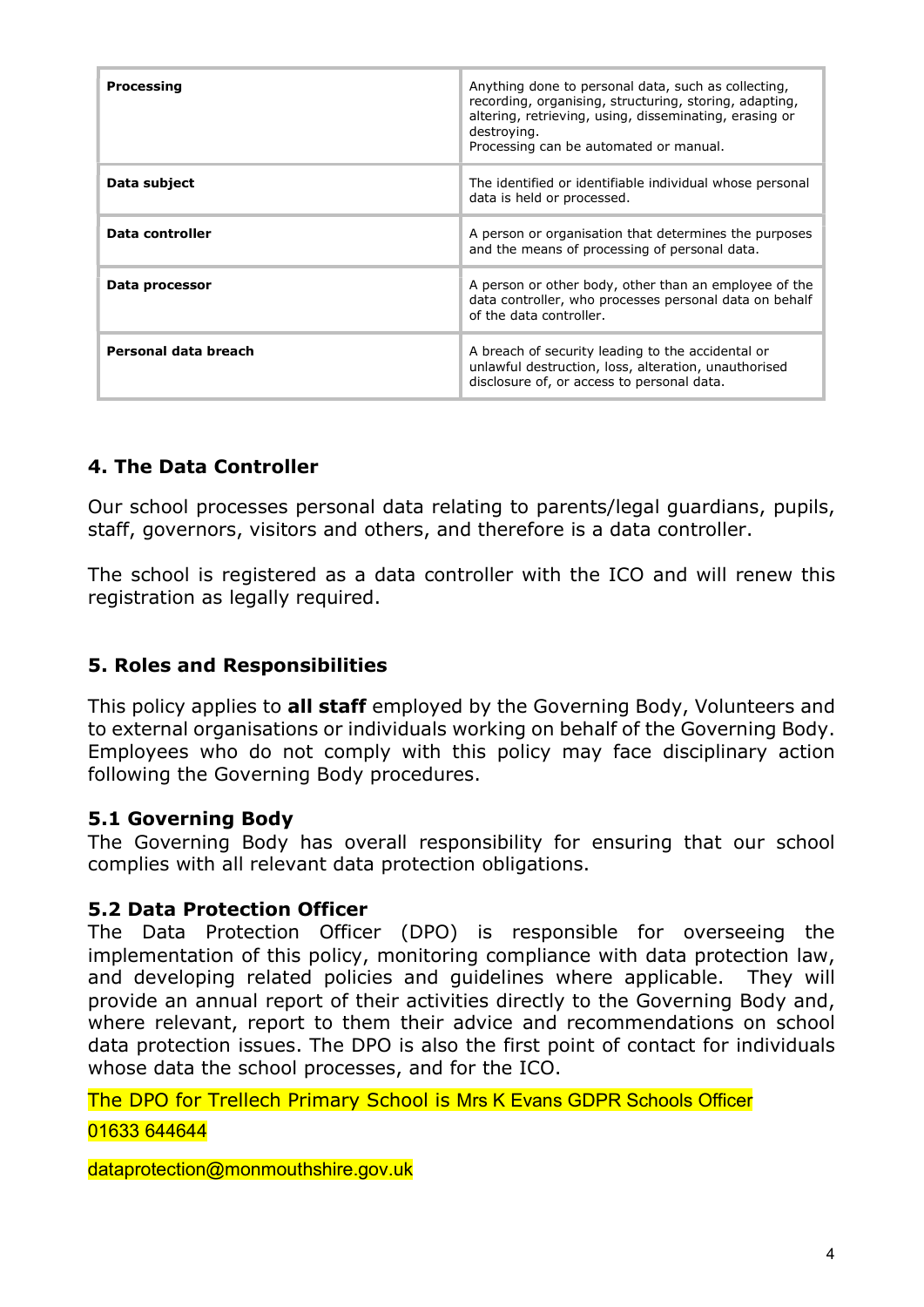## 5.3 Headteacher

The Headteacher acts as the representative of the data controller on a day-today basis.

## 5.4 Employees

Employees are responsible for:

- Collecting, storing and processing any personal data in accordance with this policy
- Informing the school of any changes to their personal data, such as a change of address
- Contacting the DPO in the following circumstances:
	- $\circ$  With any questions about the operation of this policy, data protection law, retaining personal data or keeping personal data secure
	- $\circ$  If they have any concerns that this policy is not being followed
	- $\circ$  If they are unsure whether or not they have a lawful basis to use personal data in a particular way
	- $\circ$  If they need to rely on or capture consent, draft a privacy notice, deal with data protection rights invoked by an individual, or transfer personal data outside the European Economic Area
	- $\circ$  If there has been a data breach
	- $\circ$  Whenever they are engaging in a new activity that may affect the privacy rights of individuals
	- o If they need help with any contracts or sharing personal data with third parties

## 6. Data Protection Principles

The GDPR is based on data protection principles that the school must comply with. The principles say that personal data must be:

- Processed lawfully, fairly and in a transparent manner
- Collected for specified, explicit and legitimate purposes
- Adequate, relevant and limited to what is necessary to fulfil the purposes for which it is processed
- Accurate and, where necessary, kept up to date
- Kept for no longer than is necessary for the purposes for which it is processed
- Processed in a way that ensures it is appropriately secure

This policy sets out how the school aims to comply with these principles.

## 7. Collecting Personal Data

## 7.1 Lawfulness, fairness and transparency

We will only process personal data where we have one of 6 'lawful bases' (legal reasons) to do so under data protection law:

- Consent of the data subject
- Processing is necessary for the performance of a contract with the data subject or to take steps to enter into a contract
- Processing is necessary for compliance with legal obligation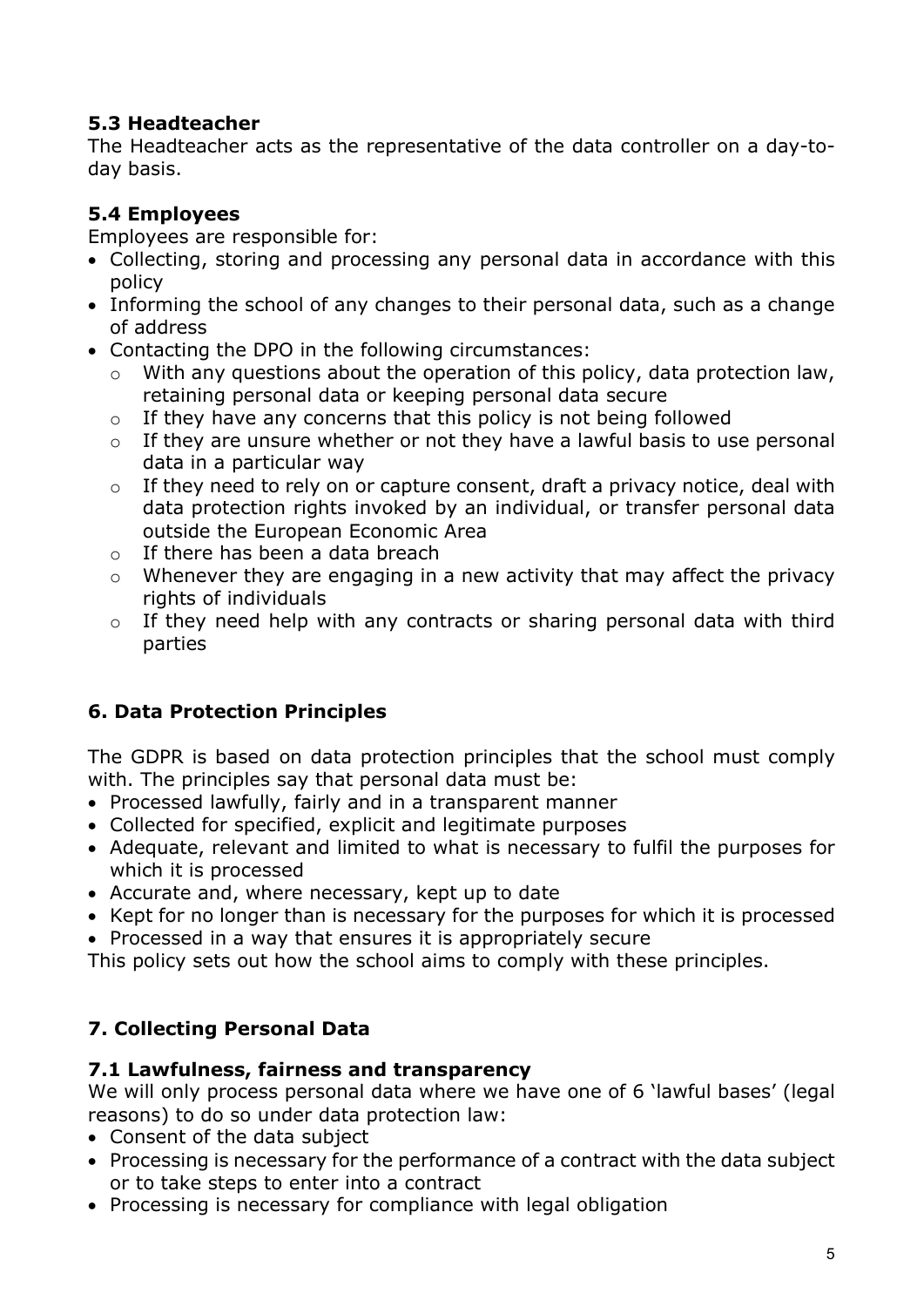- Processing is necessary to protect the vital interests of a data subject or another person
- Processing is necessary for the performance of a task carried out in the public interest or in the exercise of official authority vested in the controller
- Necessary for the purpose of legitimate interests pursued by the Controller or a third party, except where such interests are overridden by the interest, rights or freedoms of the data subject.

For special categories of personal data (such as race, ethnic origin, trade union membership and health), the school will also meet one of the special category conditions for processing as set out in Article 9 of the GDPR and Data Protection Act 2018 (for further details please see www.ico.org.uk).

When offering online services to pupils, such as classroom applications, and we intend to rely on consent as a basis for processing, we will get parental consent where the pupil is under 13 (except for online counselling and preventive services).

Whenever we first collect personal data directly from individuals, we will provide them with the relevant information required by data protection law.

## 7.2 Limitation, minimisation and accuracy

We will only collect personal data for specified, explicit and legitimate reasons. We will explain these reasons to the individuals when we first collect their data. If we want to use personal data for reasons other than those given when we first obtained it, we will inform the individuals concerned before we do so, and seek consent where necessary.

Employees must only process personal data where it is necessary in order to do their jobs.

When Employees no longer need the personal data they hold, they must ensure it is deleted or anonymised. This will be done in accordance with the Local Authority Retention Schedule.

## 8. Sharing Personal Data

We will not normally share personal data with anyone else, but may do so where:

- There is an issue with a pupil or parent/legal guardian that puts the safety of our staff at risk
- We need to liaise with other agencies we will seek consent as necessary before doing this
- Our suppliers or contractors need data to enable us to provide services to our staff and pupils – for example, IT companies. When doing this, we will:
	- o Only appoint suppliers or contractors which can provide sufficient guarantees that they comply with data protection law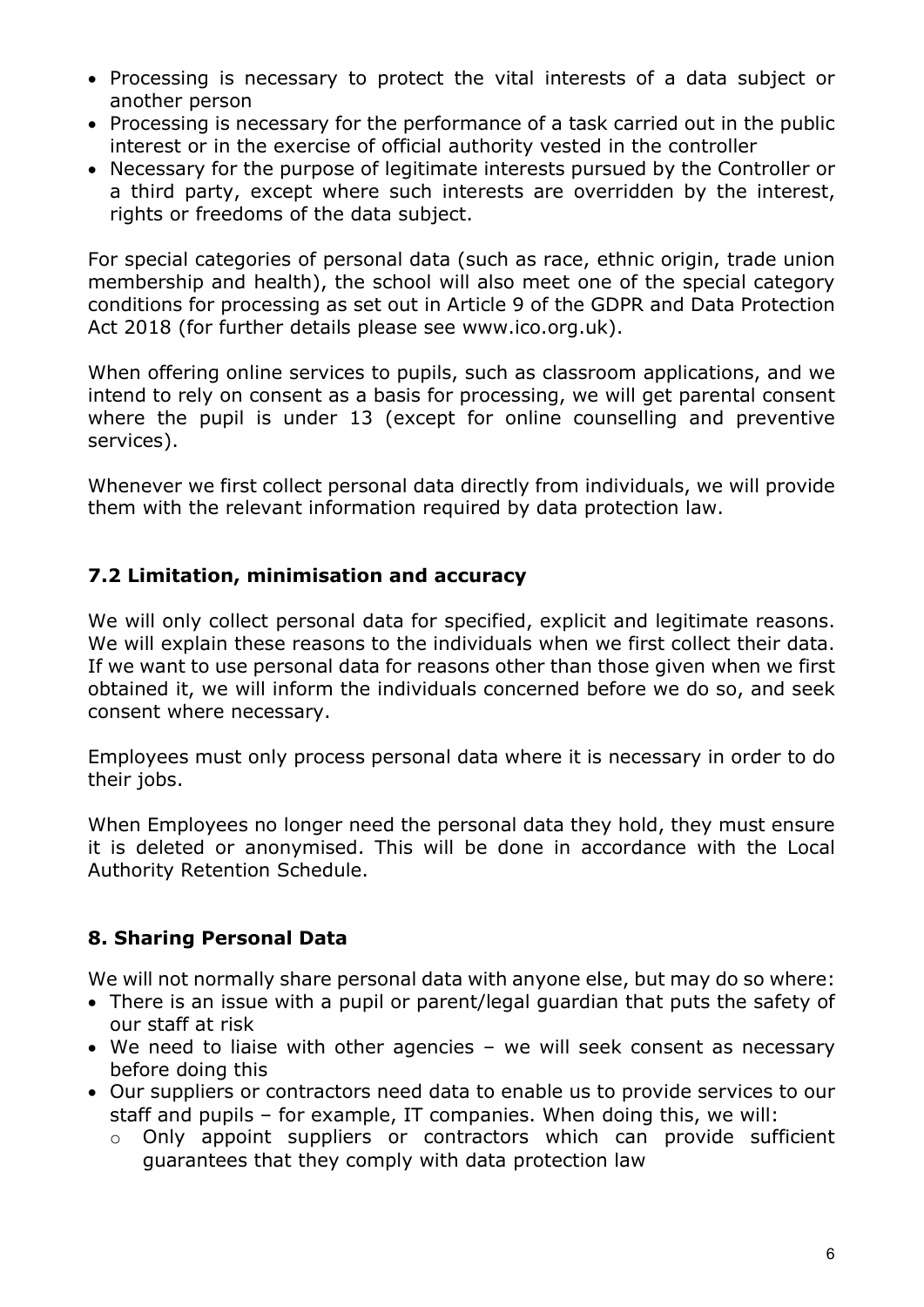- o Establish a data sharing agreement with the supplier or contractor, either in the contract or as a standalone agreement, to ensure the fair and lawful processing of any personal data we share
- o Only share data that the supplier or contractor needs to carry out their service, and information necessary to keep them safe while working with us

We will also share personal data with law enforcement and government bodies where we are legally required to do so, including for:

- The prevention or detection of crime and/or fraud
- The apprehension or prosecution of offenders
- The assessment or collection of tax owed to HMRC
- In connection with legal proceedings
- Where the disclosure is required to satisfy our safeguarding obligations
- Research and statistical purposes, as long as personal data is sufficiently anonymised or consent has been provided

We may also share personal data with emergency services and local authorities to help them to respond to an emergency situation that affects any of our pupils or employees.

Where we transfer personal data to a country or territory outside the European Economic Area, we will do so in accordance with data protection legislation.

## 9. Subject Access Requests (SAR) and other rights of individuals

#### 9.1 Subject Access Requests

Individuals have a right to make a Subject Access Request (SAR) to gain access to personal information that the school holds about them. This includes:

- Confirmation that their personal data is being processed
- Access to a copy of the data
- The purposes of the data processing
- The categories of personal data concerned
- Who the data has been, or will be, shared with
- How long the data will be stored for, or if this isn't possible, the criteria used to determine this period
- The source of the data, if not the individual
- Whether any automated decision-making is being applied to their data, and what the significance and consequences of this might be for the individual

A SAR must be submitted in writing, either by letter or by email to the DPO. They should include:

- Name of individual
- Correspondence address
- Contact number and email address
- Details of the information requested

If an employee receive a SAR they must immediately forward it to the DPO.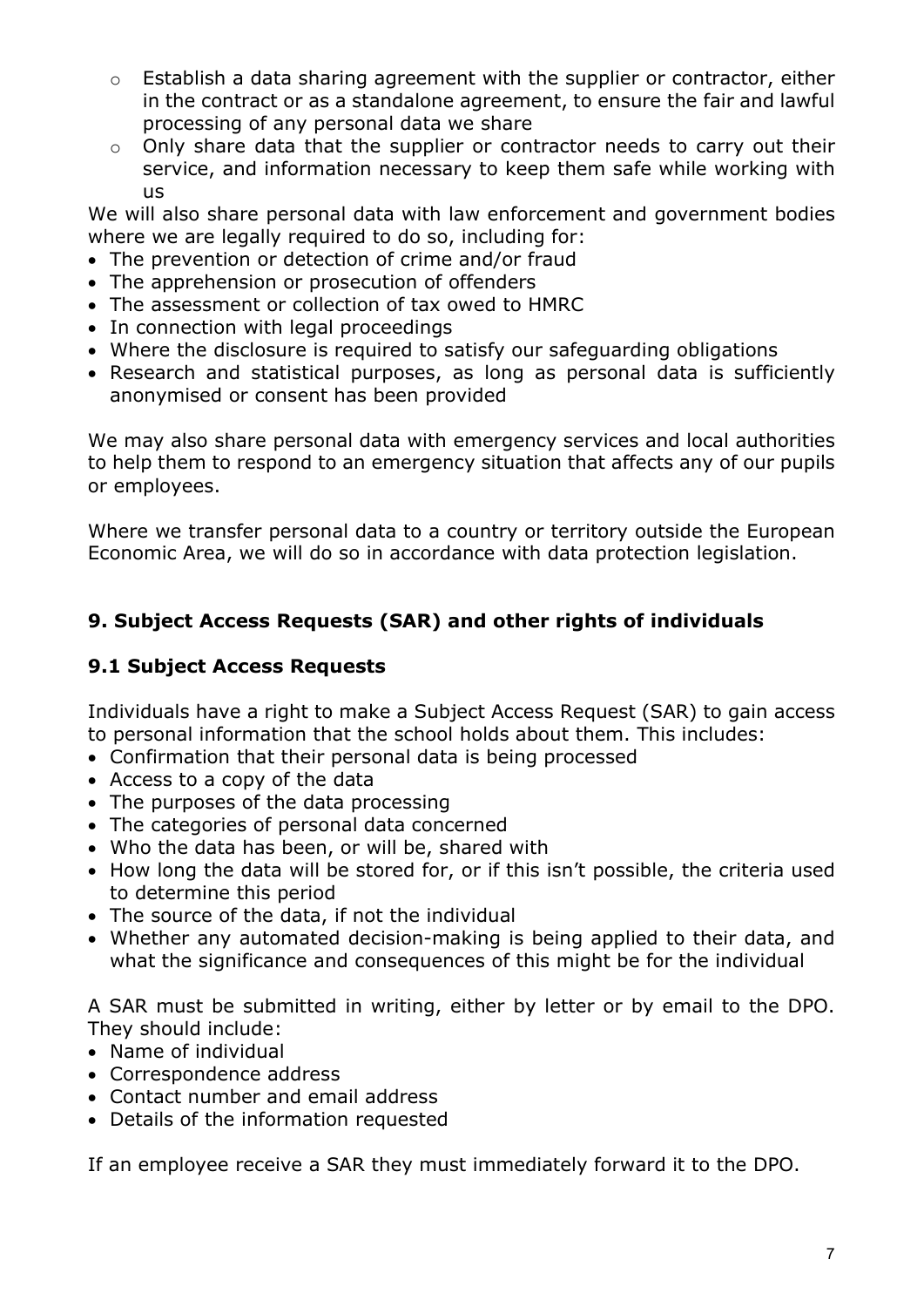## 9.2 Children and Subject Access Requests (SAR)

Personal data about a child belongs to that child, and not the child's parents/legal guardian. For a parent/legal guardians to make a subject access request with respect to their child, the child must either be unable to understand their rights and the implications of a SAR, or have given their consent.

Children aged 13 and above are generally regarded to be mature enough to understand their rights and the implications of a subject access request. This is not a rule and a pupil's ability to understand their rights will always be judged on a case-by-case basis.

## 9.3 Responding to Subject Access Requests (SAR)

When responding to requests, we:

- Will ask the individual to provide 2 forms of identification
- Will contact the individual via phone to confirm the request was made
- Will respond without delay and within 28 days upon receipt of the request
- Will provide the information free of charge
- May tell the individual we will comply within 3 months of receipt of the request, where a request is complex or numerous. We will inform the individual of this within 28 days, and explain why the extension is necessary

We will not disclose information if it:

- Might cause serious harm to the physical or mental health of the pupil or another individual
- Would reveal that the child is at risk of abuse, where the disclosure of that information would not be in the child's best interests
- Is contained in adoption or parental order records
- Is given to a court in proceedings concerning the child

We will refuse a request if:

- It is unfounded or excessive (we will charge a reasonable fee, which takes into account administrative costs)
- It is repetitive, or asks for further copies of the same information

When we refuse a request, we will tell the individual why, and tell them they have the right to complain to the ICO.

#### 9.4 Other data protection rights of the individual

In addition to the right to make a SAR (see above), and to receive information when we are collecting their data about how we use and process it, (see section 7), individuals also have the right to:

- Withdraw their consent to processing at any time
- Ask us to rectify, erase or restrict processing of their personal data, or object to the processing of it (in certain circumstances)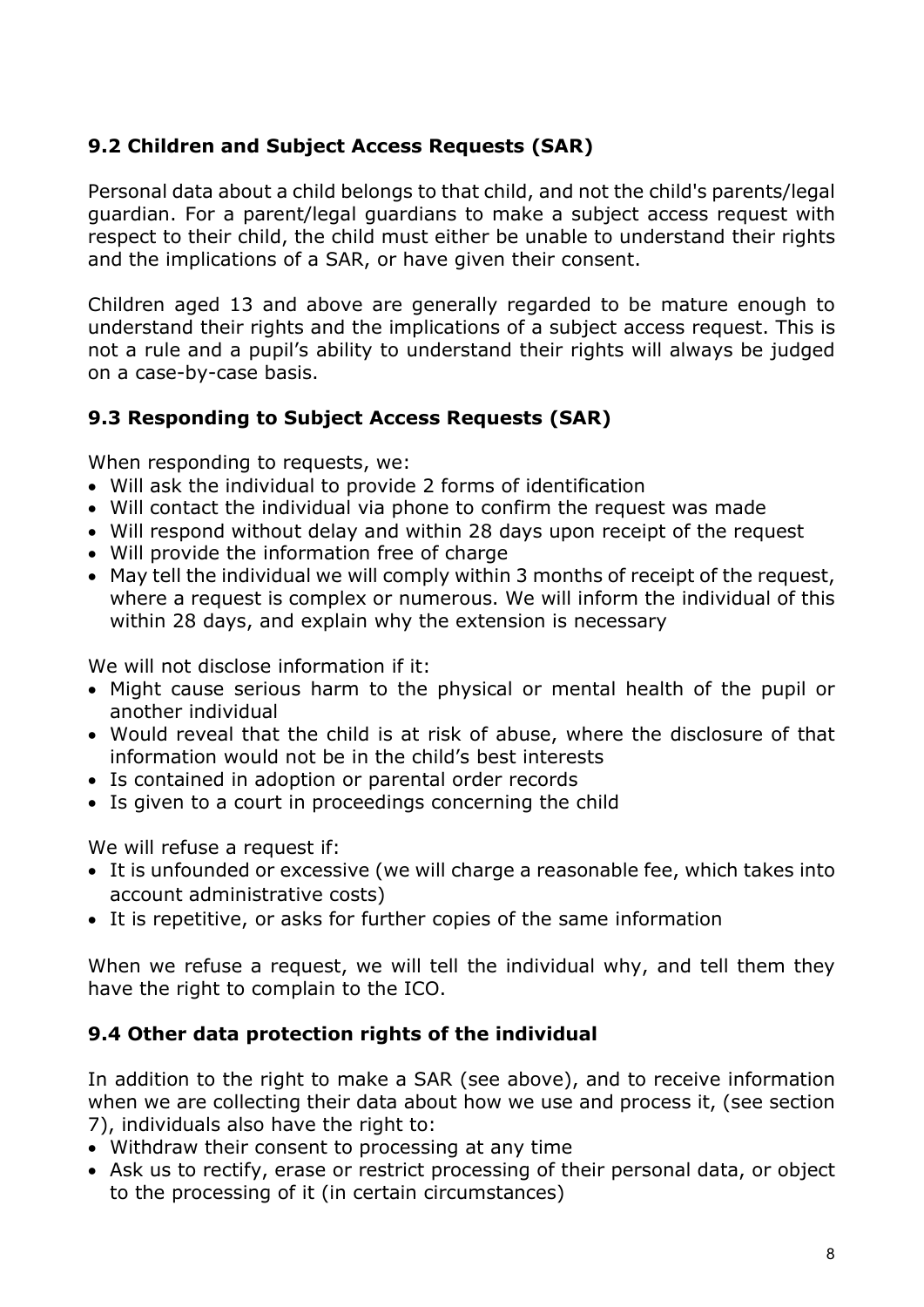- Prevent use of their personal data for direct marketing
- Challenge processing which has been justified on the basis of public interest
- Request a copy of agreements under which their personal data is transferred outside of the European Economic Area
- Object to decisions based solely on automated decision-making or profiling (decisions taken with no human involvement that might negatively affect them). Generally, there are no decisions made in our school that solely rely upon automated decision making or profiling alone.
- Prevent processing that is likely to cause damage or distress
- Be notified of a data breach in certain circumstances
- Make a complaint to the ICO
- Ask for their personal data to be transferred to a third party in a structured, commonly used and machine-readable format (in certain circumstances)

Individuals should submit any request to exercise these rights to the DPO. If employees receive such a request, they must immediately forward it to the DPO.

#### 10. Parental Requests to See Educational Records

Parents, or those with parental responsibility, have a legal right to free access to their child's educational record (which includes most information about a pupil) within 15 school days of receipt of a written request to the DPO.

#### 11. Biometric Recognition Systems

Biometric data used as part of an automated biometric recognition system, should comply with the requirements of the Protection of Freedoms Act 2012.

Whilst we currently do not use biometric data, parents/legal guardians will be notified before any biometric recognition system is put in place or before their child first takes part in it. The school will get written consent from at least one parent/legal guardian before we take any biometric data from their child and first process it.

Parents/legal guardian and pupils have the right to choose not to use the school's biometric system(s). We will provide alternative means of accessing the relevant services for those pupils.

Parents/legal guardians and pupils can object to participation in the school's biometric recognition system(s), or withdraw consent, at any time, and we will make sure that any relevant data already captured is deleted.

Where staff members or other adults use the school's biometric system(s), we will also obtain their consent before they first take part in it, and provide alternative means of accessing the relevant service if they object. Staff and other adults can also withdraw consent at any time, and the school will delete any relevant data already captured.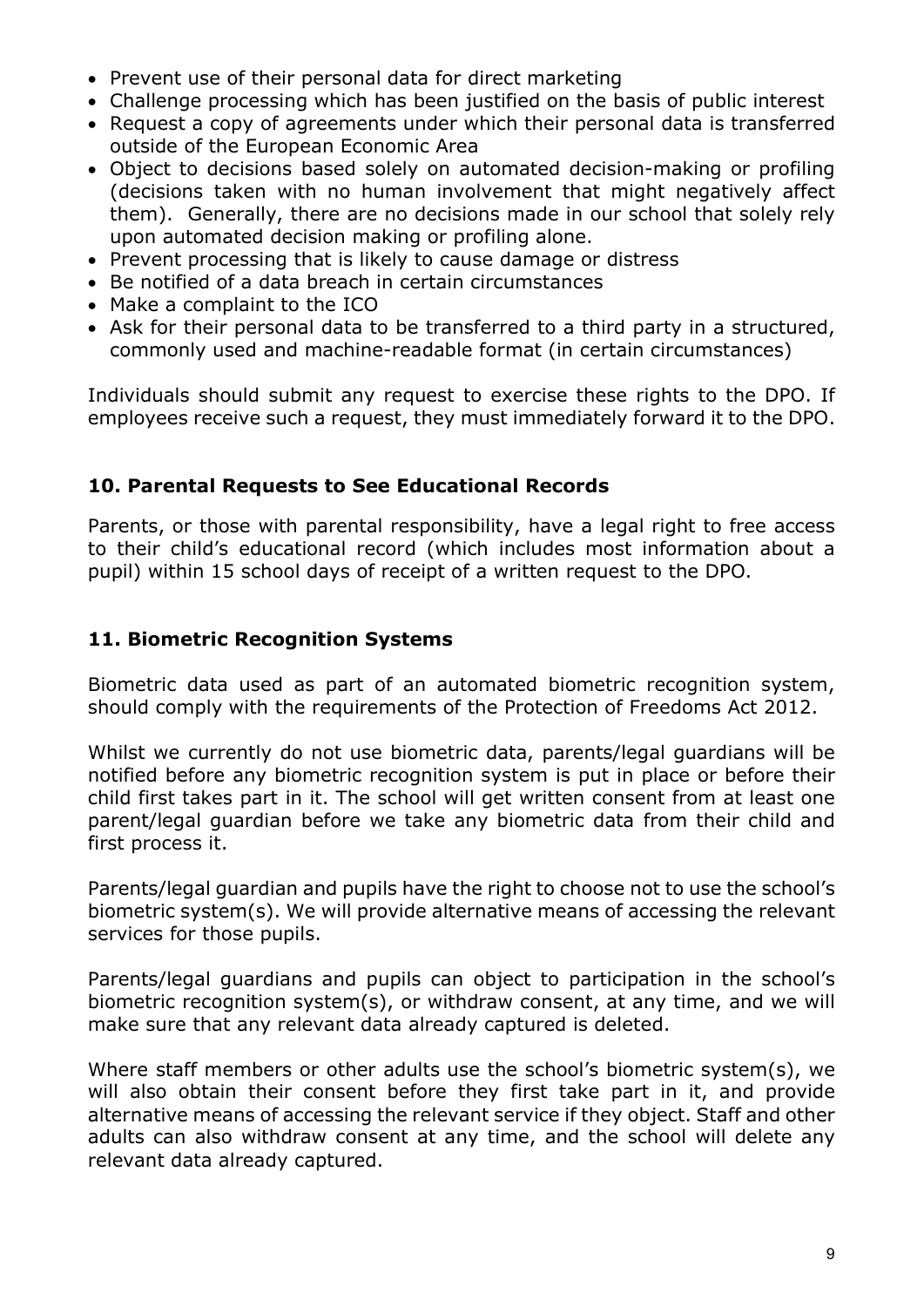## 12. CCTV

We do not currently use CCTV but should we decide to in future we will inform you. We do not need to ask individuals' permission to use CCTV, but we make it clear where individuals are being recorded. Security cameras are clearly visible and accompanied by prominent signs explaining that CCTV is in use.

#### 13. Photographs and Videos

As part of our school activities, we may take photographs and record images of individuals within our school.

We will obtain consent from staff/visitors and parents/legal guardians of pupils, for photographs and videos to be taken of them for communication, marketing and promotional materials. For pupils, this is obtained during the admissions stage into the school.

Uses may (this is neither an inclusive nor exclusive list) include:

- Within school on notice boards and in school brochures, newsletters, and so on
- Outside of school by external agencies such as the school photographer, newspapers, campaigns
- Online on our school website or social media pages such as Facebook and **Twitter**

Consent can be refused or withdrawn at any time, which should be done in writing. If consent is withdrawn, we will delete the photograph or video and not distribute it further.

When using photographs and videos in this way we will not accompany them with any other personal information about the child, to ensure they cannot be identified.

## 14. Data Protection by Design and Default

We will put measures in place to show that we have integrated data protection into all of our data processing activities, including:

- Appointing a suitably qualified DPO, and ensuring they have the necessary resources to fulfil their duties and maintain their expert knowledge
- Only processing personal data that is necessary for each specific purpose of processing, and always in line with the data protection principles set out in relevant data protection law (see section 6)
- Completing Privacy Impact Assessments where the school's processing of personal data presents a high risk to rights and freedoms of individuals, and when introducing new technologies (the DPO will advise on this process)
- Integrating data protection into internal documents including this policy, any related policies and privacy notices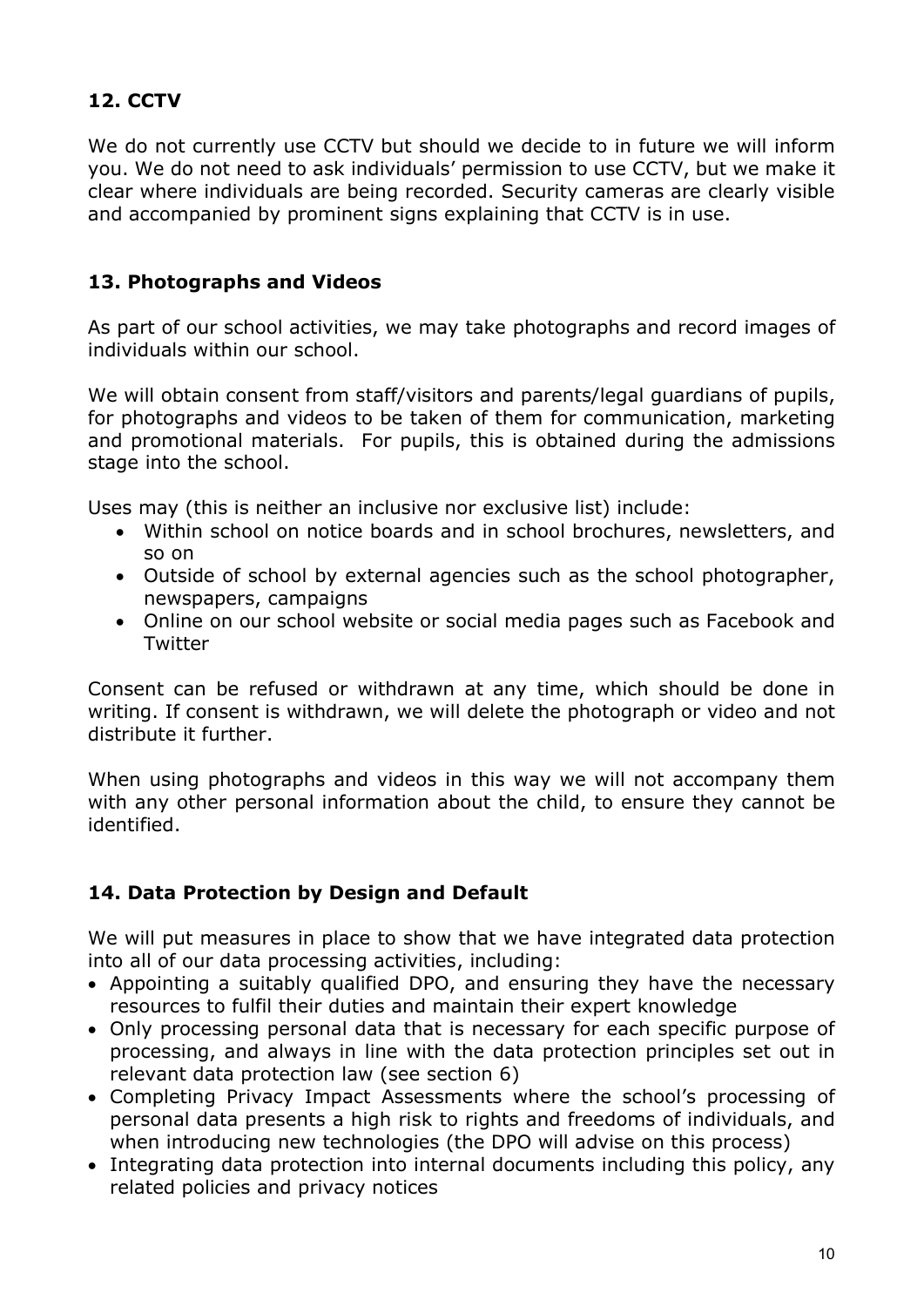- Regularly training members of staff on data protection law, this policy, any related policies and any other data protection matters; we will also keep a record of attendance
- Regularly conducting reviews and audits to test our privacy measures and make sure we are compliant
- Maintaining records of our processing activities, including:
	- o For the benefit of data subjects, making available the name and contact details of our school and DPO and all information we are required to share about how we use and process their personal data (via our privacy notices)
	- o For all personal data that we hold, maintaining an internal record of the type of data, data subject, how and why we are using the data, any thirdparty recipients, how and why we are storing the data, retention periods and how we are keeping the data secure

## 15. Data Security and Storage of Records

We will protect personal data and keep it safe from unauthorised or unlawful access, alteration, processing or disclosure, and against accidental or unlawful loss, destruction or damage.

In particular:

- Paper-based records and portable electronic devices, such as laptops and hard drives that contain personal data are kept under lock and key when not in use
- Papers containing confidential personal data will not be left on office and classroom desks, on staffroom tables, pinned to notice/display boards, or left anywhere else where there is general access
- Where PCs and laptops need to be left during the working day, these should be screen locked when the workstation is left.
- Where personal information needs to be taken off site, staff will take necessary precautions to make sure that this is kept secure by following the schools ICT Policy
- Passwords that are at least 8 characters long containing letters and numbers are used to access school computers, laptops and other electronic devices, with employees and pupils are reminded to change their passwords at regular intervals
- Encryption software is used to protect all portable devices and removable media, such as laptops and USB devices
- Employees, pupils or governors should generally not store personal information on their personal devices, but where this is unavoidable, are expected to follow the same security procedures as for school-owned equipment (see our ICT Policy).
- Where we need to share personal data with a third party, we carry out due diligence and take reasonable steps to ensure it is stored securely and adequately protected (see section 8).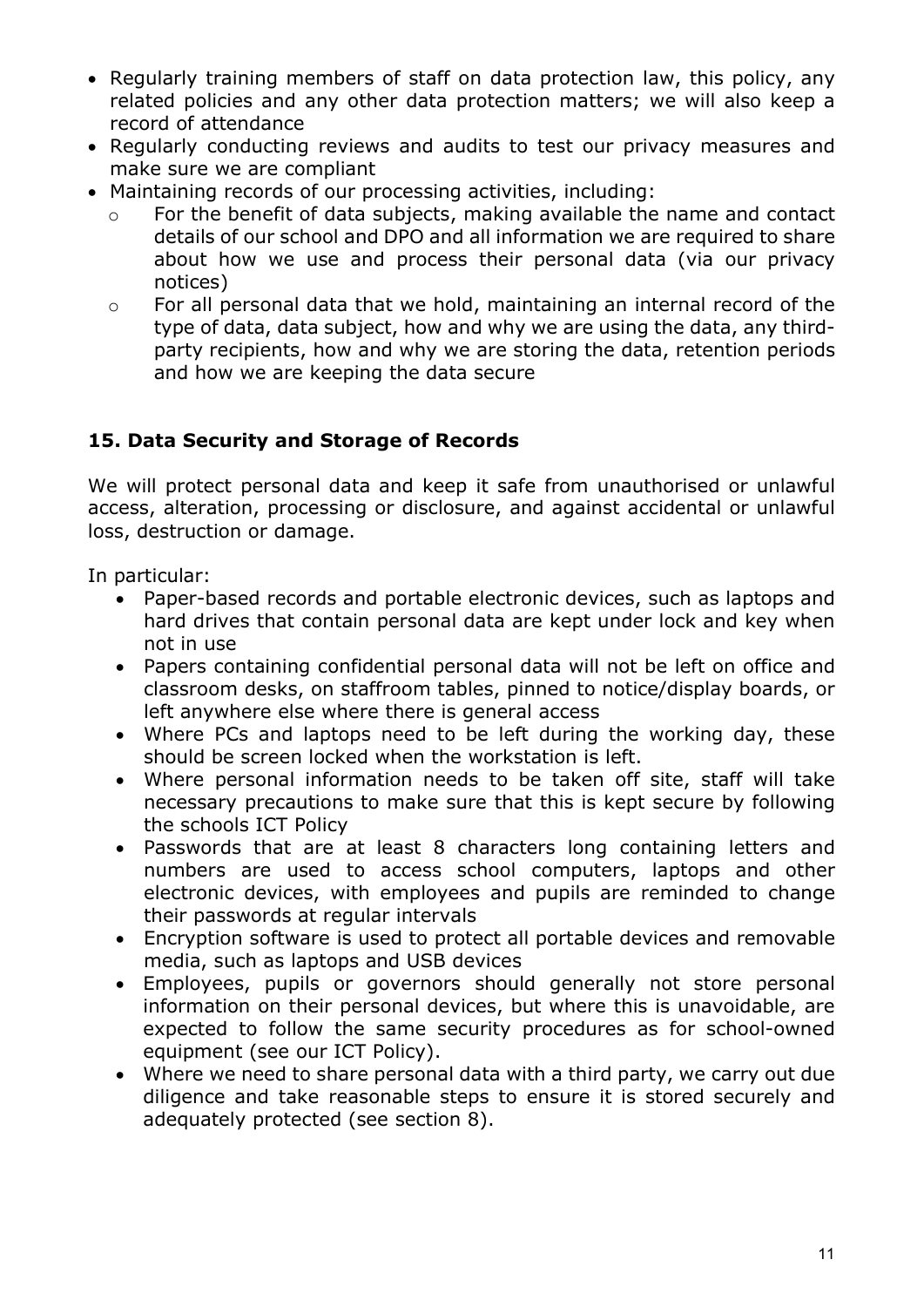#### 16. Disposal of Records

Personal data that is no longer needed will be disposed of securely. Personal data that has become inaccurate or out of date will also be disposed of securely, where we cannot or do not need to rectify or update it.

For example, we will shred or incinerate paper-based records, and overwrite or delete electronic files. We may also use a third party to safely dispose of records on the school's behalf. If we do so, we will require the third party to provide sufficient guarantees that it complies with data protection law.

#### 17. Personal Data Breaches

The school will make all reasonable endeavours to ensure that there are no personal data breaches. In the unlikely event of a suspected data breach, we will follow the procedure set out in Appendix 1.

When appropriate, we will report the data breach to the ICO within 72 hours. Such breaches in a school context may include, but are not limited to:

- A non-anonymised dataset being published on the school website which shows the exam results of pupils and their results
- Safeguarding information being made available to an unauthorised person
- The theft of a school laptop containing non-encrypted personal data about pupils

These breaches may occur as a consequence of (not an inclusive nor exclusive list):

- Data being shared to incorrect recipients via email
- Hard copy data lost, missing or stolen
- Electronic devices lost, missing or stolen
- Electronic systems being compromised as a result of cyber-crime

## 18. Training

All Employees, Volunteers and Governors are provided with data protection training as part of their induction process by the DPO. Data protection will also form part of Continuing Professional Development, where changes to legislation, guidance or the school's processes make it necessary.

#### 19. Monitoring Arrangements

The DPO is responsible for monitoring and reviewing this policy. This policy will be reviewed and updated if necessary when the Data Protection Bill receives royal assent and becomes law (as the Data Protection Act 2018) – if any changes are made to the bill that affect our school's practice. Otherwise, or from then on, this policy will be reviewed **every 2 years** and agreed by the Governing Body.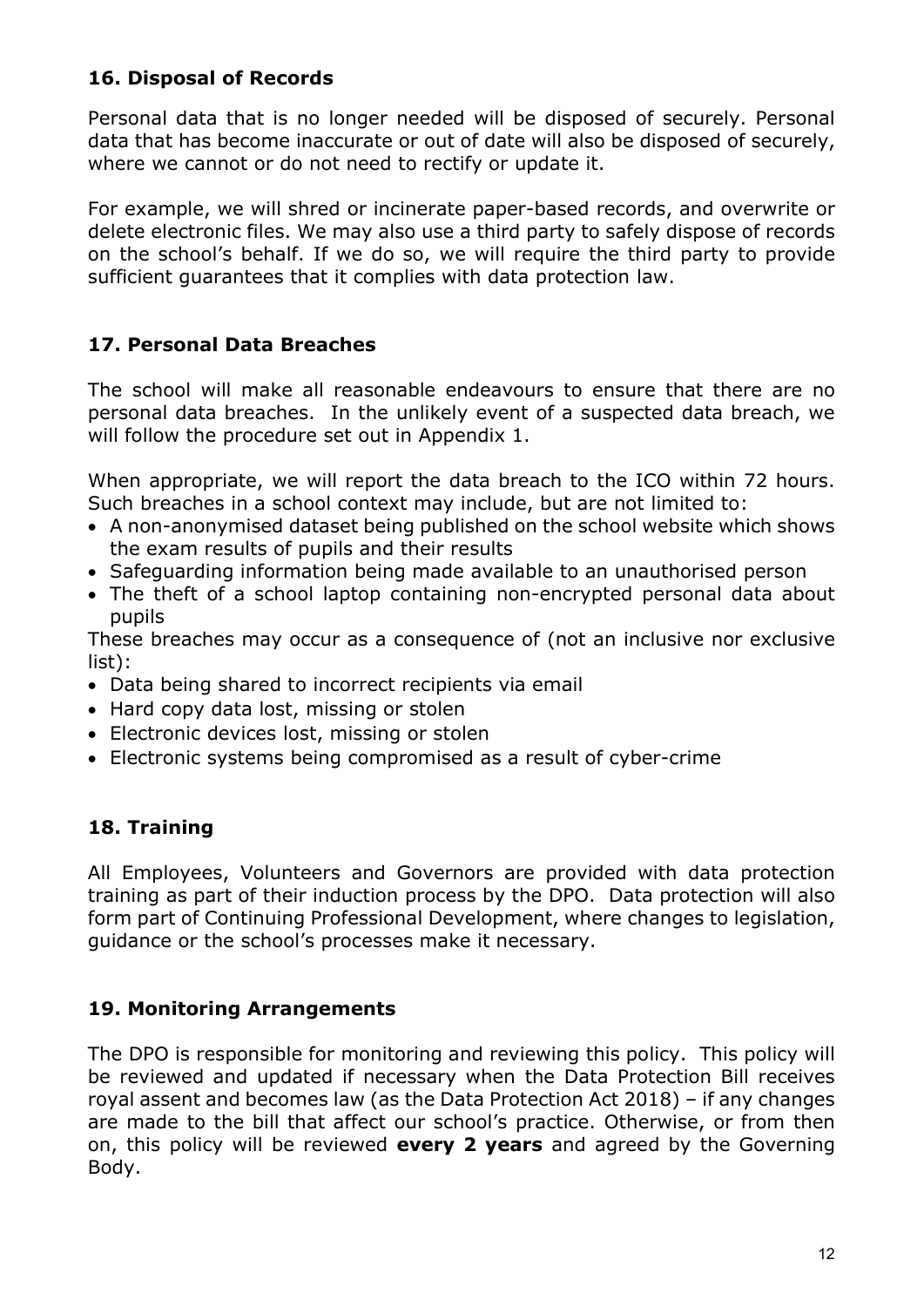## 20. Links to Other Policies

This policy can be linked to a number of school and Monmouthshire County Council policies. A copy of any such policy can be requested via the School Office.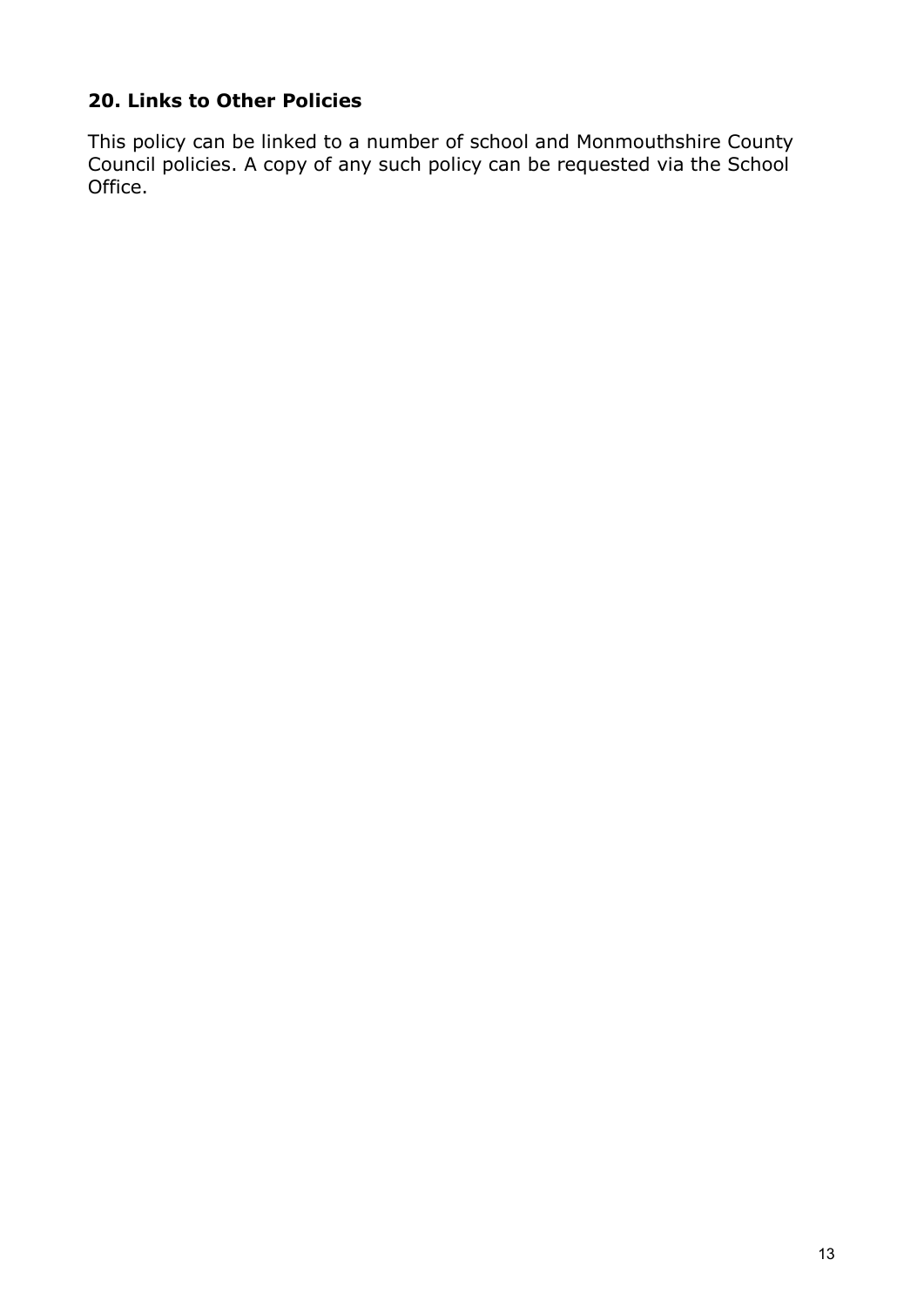## Appendix 1: Personal Data Breach Procedure

This procedure is based on guidance on personal data breaches produced by the ICO.

- 1. On finding or causing a breach, or potential breach, the staff member or data processor must immediately notify their line manager who will then inform the DPO by email.
- 2. The DPO will investigate the report, and determine whether a breach has occurred. To decide, the DPO will consider whether personal data has been accidentally or unlawfully:
	- a. Lost
	- b. Stolen
	- c. Destroyed
	- d. Altered
	- e. Disclosed or made available where it should not have been
	- f. Made available to unauthorised people
- 3. The DPO will alert the headteacher and the chair of governors
- 4. The DPO will make all reasonable efforts to contain and minimise the impact of the breach, assisted by relevant staff members or data processors where necessary. Actions relevant to specific data types are set out at the end of this procedure.
- 5. The DPO will assess the potential consequences, based on how serious they are, and how likely they are to happen
- 6. The DPO will work out whether the breach must be reported to the ICO. This must be judged on a case-by-case basis. To decide, the DPO will consider whether the breach is likely to negatively affect people's rights and freedoms, and cause them any physical, material or non-material damage (e.g. emotional distress), including through:
	- a. Loss of control over their data
	- b. Discrimination
	- c. Identify theft or fraud
	- d. Financial loss
	- e. Unauthorised reversal of pseudonymisation (for example, key-coding)
	- f. Damage to reputation
	- g. Loss of confidentiality
	- h. Any other significant economic or social disadvantage to the individual(s) concerned

If it's likely that there will be a risk to people's rights and freedoms, the DPO must notify the ICO. The DPO may contact the ICO for advice.

- 7. The DPO will document the decision (either way), in case it is challenged at a later date by the ICO or an individual affected by the breach. Documented decisions are stored on the 'Secure Area' of the schools network.
- 8. Where the ICO must be notified, the DPO will do this via the 'report a breach' page of the ICO website within 24 hours. As required, the DPO will set out:
	- i. A description of the nature of the personal data breach including, where possible: the categories and approximate